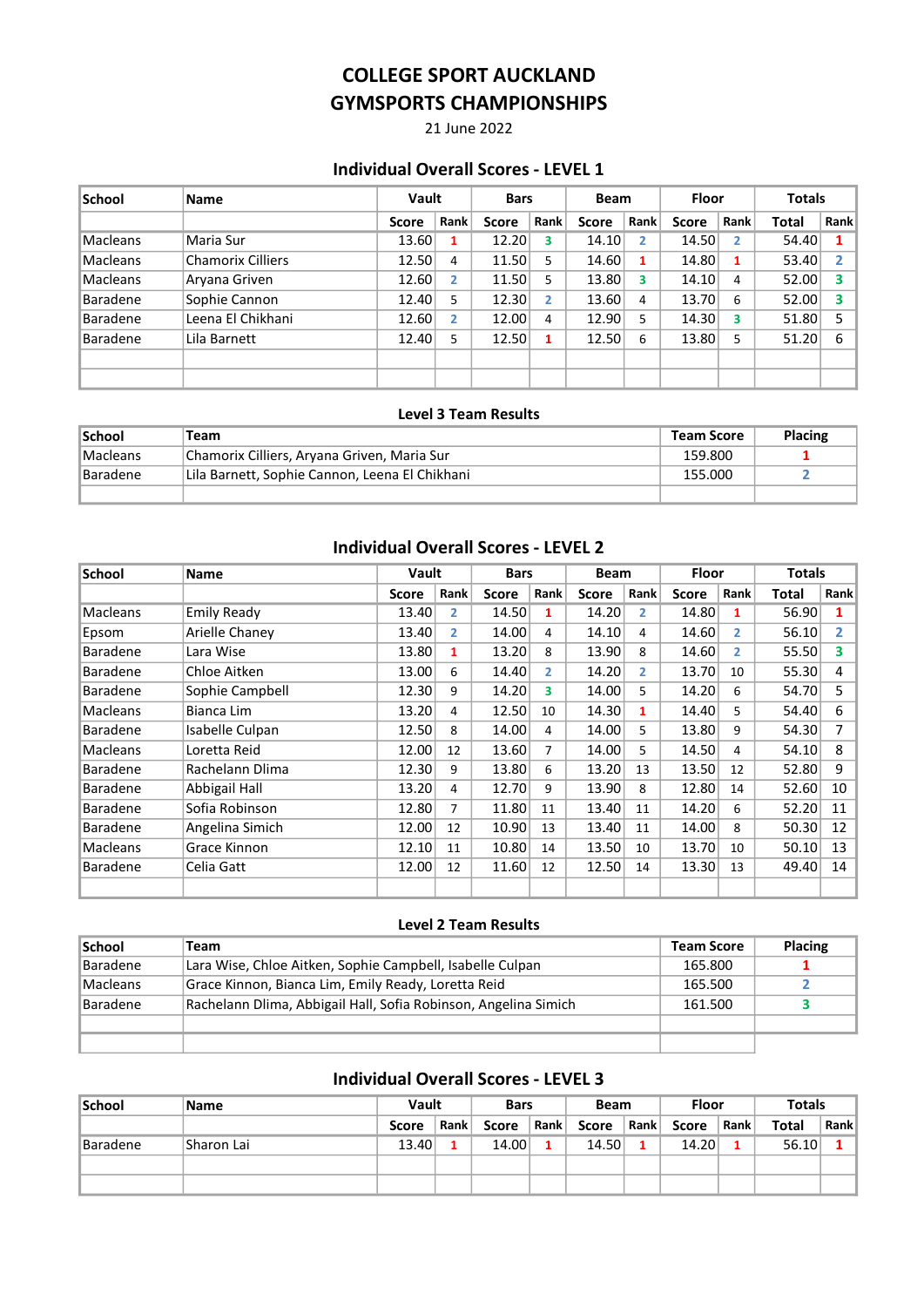16 June 2022

#### Individual Overall Scores - Men's Grade A

| School                    | <b>Name</b>          | <b>Floor</b> |      | <b>Pommels</b> |             | <b>Rings</b> |      | Vault |      | P Bars |      | High Bar |                | <b>Totals</b> |      |
|---------------------------|----------------------|--------------|------|----------------|-------------|--------------|------|-------|------|--------|------|----------|----------------|---------------|------|
|                           |                      | Score        | Rank | Score          | <b>Rank</b> | Score        | Rank | Score | Rank | Score  | Rank | Score    | Rank           | Total         | Rank |
| <b>Botany Downs</b>       | Matthew Arck-Weeber  | 13.10        |      | 12.80          | 2           | 13.00        | 4    | 14.10 |      | 14.00  | 2    | 13.30    | 5              | 80.30         |      |
| Westlake                  | Yuto Kawase          | 13.30        |      | 10.30          | 6           | 14.30        |      | 13.00 | 6    | 14.30  |      | 14.50    |                | 79.70         |      |
| Westlake                  | Taiga Stenton        | 13.30        |      | 12.60          | 3           | 13.30        | з    | 12.80 |      | 13.00  | 5.   | 14.10    | 3              | 79.10         |      |
| Mission Heights Alex Reed |                      | 14.00        |      | 11.00          | 5           | 14.30        |      | 13.90 |      | 13.20  | 4    | 12.50    | 6              | 78.90         | 4    |
| Rosehill                  | Jason Luu            | 12.20        |      | 11.20          | 4           | 12.70        |      | 13.10 |      | 11.90  |      | 14.20    | $\overline{2}$ | 75.30         |      |
| Elim                      | Duncan Ramsey        | 13.70        |      | 7.90           | 7           | 12.90        | 6    | 13.80 |      | 12.70  | 6    | 13.70    | 4              | 74.70         | 6    |
| Westlake                  | <b>Robert Hughes</b> | 12.50        | 6    | 13.20          | 1           | 13.00        | 4    | 13.80 |      | 13.50  | 3.   | 0.00     |                | 66.00         |      |
|                           |                      |              |      |                |             |              |      |       |      |        |      |          |                |               |      |

#### Individual Overall Scores - Men's Grade B

| School       | Name                    | Floor |               | <b>Pommels</b> |      | <b>Rings</b> |      | Vault |      | P Bars |                | High Bar |                | <b>Totals</b> |      |
|--------------|-------------------------|-------|---------------|----------------|------|--------------|------|-------|------|--------|----------------|----------|----------------|---------------|------|
|              |                         | Score | Rank          | Score          | Rank | Score        | Rank | Score | Rank | Score  | Rank           | Score    | <b>Rank</b>    | Total         | Rank |
| Westlake     | Michael Hughes          | 13.90 |               | 0.00           | 1    | 14.40        |      | 14.70 |      | 13.30  | $\overline{2}$ | 14.40    |                | 70.70         |      |
| Sancta Maria | <b>Blake Pennington</b> | 12.60 | 4             | 0.00           |      | 13.70        |      | 14.50 |      | 14.00  |                | 13.30    | з              | 68.10         |      |
| Westlake     | 'Theo Kirk              | 13.50 | 3.            | 0.00           |      | 13.10        | 4    | 14.10 |      | 13.30  |                | 13.50    | $\overline{2}$ | 67.50         |      |
| Westlake     | Thomas Batty            | 13.70 | $\mathcal{D}$ | 0.00           | 1    | 13.50        |      | 14.60 |      | 12.60  | 4              | 12.90    | 4              | 67.30         | 4    |
|              |                         |       |               |                |      |              |      |       |      |        |                |          |                |               |      |
|              |                         |       |               |                |      |              |      |       |      |        |                |          |                |               |      |

#### Individual Overall Scores - Men's Grade C

| <b>School</b> | Name                | Floor |      | <b>Pommels</b> | <b>Rings</b> |       | Vault |       | P Bars |       | High Bar |       | <b>Totals</b> |       |      |
|---------------|---------------------|-------|------|----------------|--------------|-------|-------|-------|--------|-------|----------|-------|---------------|-------|------|
|               |                     | Score | Rank | Score          | Rank         | Score | Rank  | Score | Rank   | Score | Rank     | Score | Rank          | Total | Rank |
| Santa Maria   | Jack Jane           | 13.80 |      | 0.00           |              | 13.70 |       | 13.50 |        | 14.00 |          | 0.00  |               | 55.00 |      |
| Macleans      | Aidan Reid          | 13.40 |      | 0.00           |              | 13.00 | 4     | 13.00 |        | 13.90 |          | 0.00  |               | 53.30 |      |
| Macleans      | Kieran John-Francke | 13.50 | 4    | 0.00           |              | 14.10 |       | 11.50 | 4      | 13.80 | 3        | 0.00  |               | 52.90 | 3    |
| Macleans      | Roy Chou            | 14.10 |      | 0.00           |              | 12.90 |       | 12.00 |        | 13.20 |          | 0.00  |               | 52.20 | 4    |
| Macleans      | Zac Wilson          | 13.70 |      | 0.00           | 1            | 13.80 |       | 9.50  | 6      | 13.30 | 4        | 0.00  |               | 50.30 |      |
| Macleans      | Wesley Lau          | 13.30 | 6    | 0.00           |              | 12.10 | 6     | 10.00 |        | 13.10 | 6        | 0.00  | и             | 48.50 | 6    |
|               |                     |       |      |                |              |       |       |       |        |       |          |       |               |       |      |

### Individual Overall Scores - Men's Grade D

| <b>School</b>               | Name | Floor |      | Pommels |      | <b>Rings</b> |      | Vault |      | P Bars |      | High Bar |      | <b>Totals</b> |      |
|-----------------------------|------|-------|------|---------|------|--------------|------|-------|------|--------|------|----------|------|---------------|------|
|                             |      | Score | Rank | Score   | Rank | Score        | Rank | Score | Rank | Score  | Rank | Score    | Rank | <b>Total</b>  | Rank |
| Mission Heights Neil Mathew |      | 14.00 |      | 0.00    |      | 13.80        |      | 12.50 |      | 14.40  |      | 0.00     |      | 54.70         |      |
|                             |      |       |      |         |      |              |      |       |      |        |      |          |      |               |      |
|                             |      |       |      |         |      |              |      |       |      |        |      |          |      |               |      |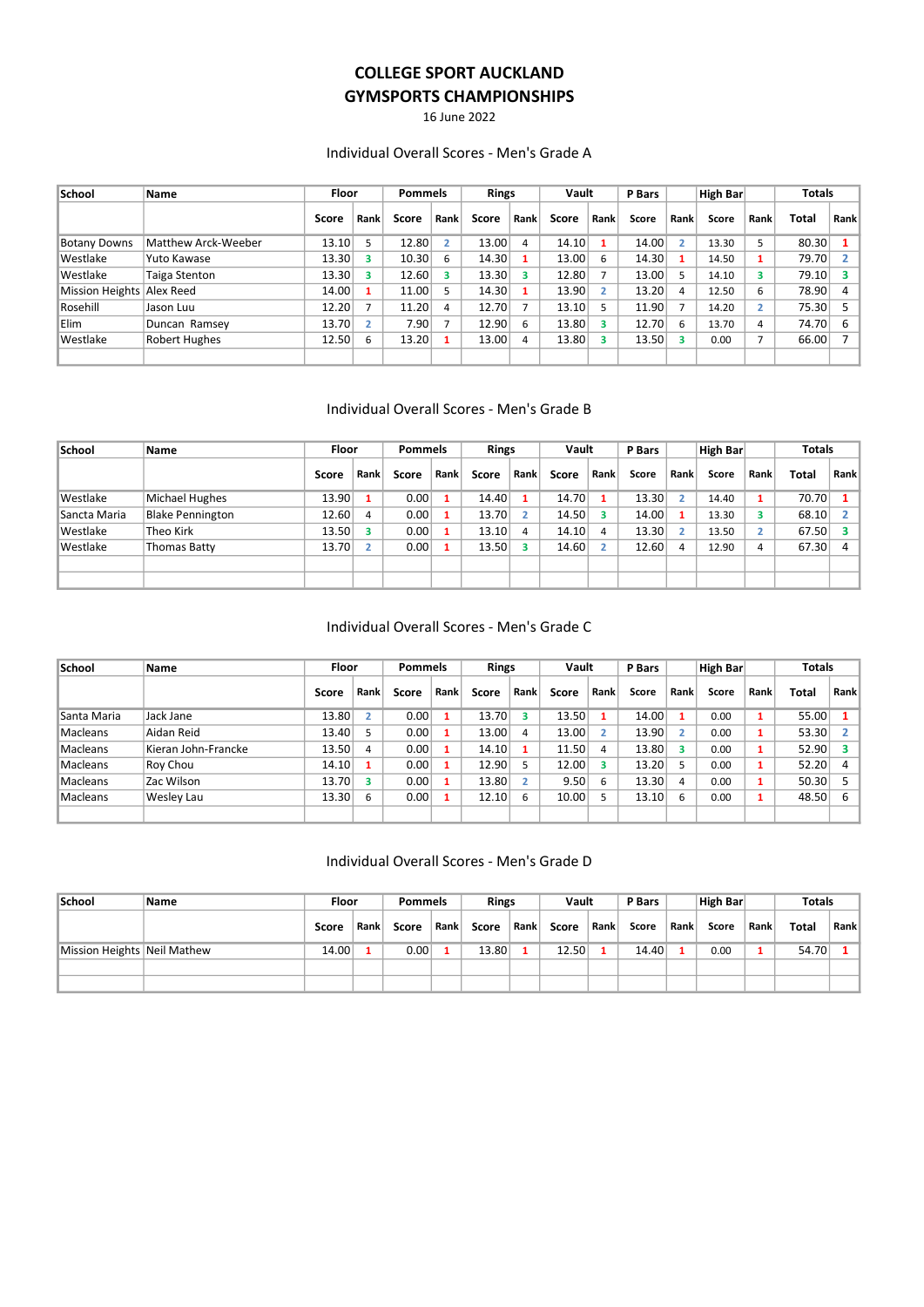16 June 2022

# Individual Overall Scores - Step 4

| <i><b>School</b></i>          | 'Name | Vault         |  | Bars  |        | <b>Beam</b> |      | Floor         |  | Totals |      |
|-------------------------------|-------|---------------|--|-------|--------|-------------|------|---------------|--|--------|------|
|                               |       | Rank<br>Score |  | Score | Rank I | Score       | Rank | Rank<br>Score |  | Total  | Rank |
| Mission Heights Paige Roberts |       | 13.80         |  | 14.00 |        | 14.40       |      | 13.50         |  | 55.70  |      |
|                               |       |               |  |       |        |             |      |               |  |        |      |

# Individual Overall Scores - Step 5

| School          | Name                             |       | Vault          |       | <b>Bars</b>    | Beam                     |                | Floor |      | Totals |                   |
|-----------------|----------------------------------|-------|----------------|-------|----------------|--------------------------|----------------|-------|------|--------|-------------------|
|                 |                                  |       | Rank           | Score | Rank           | Score                    | Rank           | Score | Rank | Total  | Rank <sup>1</sup> |
| St. Cuthbert's  | Elaine Li                        | 14.20 | 1              | 14.30 | 1              | 14.50                    | 1              | 13.10 | 8    | 56.10  | 1                 |
| Ormiston        | <b>Marley Stowers-Slatter</b>    | 14.00 | $\mathbf{2}^-$ | 13.80 | 5.             | 14.30                    | $\overline{2}$ | 13.70 | 4    | 55.80  |                   |
| <b>Baradene</b> | <b>Eloise Towersey</b>           | 13.90 | 4              | 13.90 | 4              | 14.00                    | 4              | 13.80 | 1    | 55.60  | 3                 |
| <b>Baradene</b> | <b>Beatrix Nicol</b>             | 13.70 | 6              | 14.10 | 3              | 13.80                    | 6              | 13.80 | 1    | 55.40  | $\overline{4}$    |
| Diocesan        | Mikaela Fong                     | 14.00 | 2.             | 14.20 | $\overline{2}$ | 13.60                    | 7              | 13.40 | 6    | 55.20  | 5.                |
| Epsom           | Amelia Hsu                       | 13.40 | 9              | 13.70 | 6              | 14.20                    | 3              | 13.80 | 1    | 55.10  | 6                 |
| Diocesan        | Georgia Pickles                  | 13.90 | 4              | 13.50 | 7              | 13.30                    | 9              | 12.80 | 10   | 53.50  | 7                 |
|                 | Mission Heights Christabelle Tan | 13.70 | 6              | 12.30 | 11             | 13.90                    | 5              | 13.30 | 7    | 53.20  | 8                 |
| St. Cuthbert's  | Olivia Lindon                    | 13.20 | 10             | 12.60 | 9              | 13.30                    | 9              | 13.50 | 5    | 52.60  | 9                 |
| Diocesan        | Sofia Hitchen                    | 13.50 | 8              | 12.50 | 10             | 13.40                    | 8              | 12.90 | 9    | 52.30  | 10 <sup>1</sup>   |
| <b>Baradene</b> | Sienna Woods                     | -     |                | 13.10 | 8              | $\overline{\phantom{0}}$ |                |       |      | 13.10  | 11                |
|                 |                                  |       |                |       |                |                          |                |       |      |        |                   |

## Individual Overall Scores - Step 6

| School          | Name                   | Vault |      | <b>Bars</b> |                | <b>Beam</b> |                         | Floor |      | Totals |      |
|-----------------|------------------------|-------|------|-------------|----------------|-------------|-------------------------|-------|------|--------|------|
|                 |                        | Score | Rank | Score       | Rank           | Score       | Rank                    | Score | Rank | Total  | Rank |
| St. Cuthbert's  | Mia Vinall             | 14.10 | 4    | 13.30       | $\overline{2}$ | 14.20       | $\overline{2}$          | 14.00 | 1    | 55.60  |      |
| <b>Baradene</b> | Frida Comber           | 14.20 | 3    | 13.00       | 4              | 14.30       | 1                       | 13.70 | 3    | 55.20  |      |
| Diocesan        | Amelia King            | 13.70 | 8    | 13.20       | 3              | 14.10       | $\overline{\mathbf{3}}$ | 13.60 | 4    | 54.60  | 3    |
| <b>Baradene</b> | Julia Wolski           | 13.90 | 7    | 12.00       | 7              | 13.90       | 4                       | 13.80 | 2    | 53.60  | 4    |
| Epsom           | <b>Bailey Tomokino</b> | 14.30 | 2    | 14.00       | 1              | 12.20       | 8                       | 13.00 | 5    | 53.50  | 5    |
| Avondale        | Zoe Rotherham          | 14.40 |      | 12.20       | 6              | 12.90       | 7                       | 12.90 | 6    | 52.40  | 6    |
| Mission Heights | Kayla Roberts          | 14.00 | 5    | 11.80       | 8              | 13.80       | 5                       | 12.60 | 7    | 52.20  | ⇁    |
| Carmel          | Gia Castro             | 14.00 | 5    | 12.30       | 5              | 13.00       | 6                       | 11.70 | 9    | 51.00  | 8    |
| Albany          | <b>Ruby Burnett</b>    | 13.30 | 9    | 10.50       | 9              | 12.00       | 9                       | 12.50 | 8    | 48.30  | 9    |
|                 |                        |       |      |             |                |             |                         |       |      |        |      |